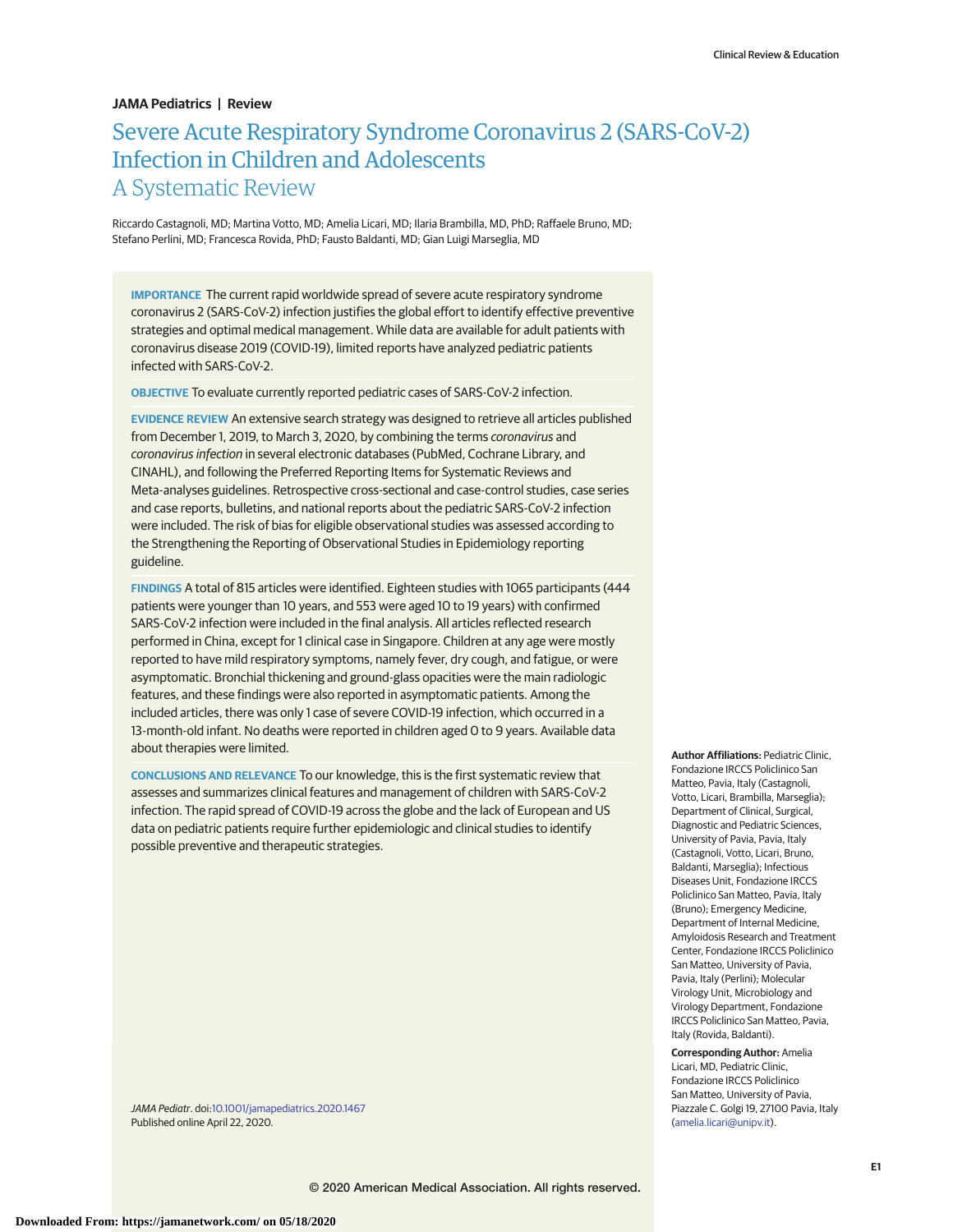In late December 2019, the first pneumonia cases of unknown<br>origin were identified in Wuhan, the capital city of Hubei prov-<br>ince in central China.<sup>1</sup> The causative pathogen has been iden-<br>tified as a novel enveloped RNA b n late December 2019, the first pneumonia cases of unknown origin were identified in Wuhan, the capital city of Hubei province in central China.<sup>1</sup> The causative pathogen has been idenlogenetic similarity to the previously isolated severe acute respiratory syndrome coronavirus (SARS-CoV), the new virus has been named SARS-CoV-2.<sup>3</sup>

The World Health Organization declared coronavirus disease 2019 (COVID-19), the disease caused by SARS-CoV-2, a pandemic health emergency.<sup>4</sup> Person-to-person transmission of SARS-CoV-2 occurs primarily through close contact with an infected person, mainly via respiratory droplets and after touching contaminated objects. Additional routes of transmission are currently under investigation, including fecal viral shedding.<sup>5</sup> One of the putative mechanisms of viral entry depends on binding of the viral spike (S) proteins to angiotensin-converting enzyme 2 cellular receptors and on S protein priming by the host cellular serine protease TMPRSS2.<sup>6</sup> The understanding of the host-virus immunologic interaction is still incomplete.

The current rapid worldwide spread of SARS-CoV-2 infection and the severity of some cases of COVID-19 mimicking that of SARS justify the global effort to identify effective preventive strategies and optimal medical management, including the implementation of targeted therapies and vaccine development.

At present, defining the clinical characteristics and severity of the disease in large cohorts of patients is an urgent need. While data are available for adult patients with COVID-19, limited reports analyze pediatric patients infected with SARS-CoV-2. In this context, we performed the first systematic review, to our knowledge, of COVID-19 in children and adolescents to evaluate clinical features, diagnostic tests, current therapeutic management, and prognosis.

# Methods

## **Outcome**

The primary outcome of this study was the systematic evaluation and characterization of currently reported pediatric cases of SARS-CoV-2 infection. In particular, the primary analysis focused on age, clinical manifestations, diagnostic and therapeutic management, and prognosis of children with COVID-19.

### Search Strategy

Anextensive search strategywas designed to retrieveallarticles published from December 1, 2019, to March 3, 2020, combining the generic terms coronavirus and coronavirus infection in key electronic bibliographic databases (PubMed, Cochrane Library, and CINAHL), following the Preferred Reporting Items for Systematic Reviews and Meta-analyses [\(PRISMA\)](http://www.equator-network.org/reporting-guidelines/prisma/) reporting guideline.<sup>7</sup> Search results were compiled using RefWorks software (ProQuest). In keeping with the quality standards for reporting systematic reviews and metaanalysis of observational studies, <sup>8</sup> 2 independent researchers (R.C. and M.V.) screened retrieved articles. The same investigators independently assessed full texts of records deemed eligible for inclusion. Any discrepancies were resolved by discussion and consensus. Authors of publications reporting unclear data were contacted by email for clarification.

## **Key Points**

**Question** What are the clinical features of pediatric patients with coronavirus disease 2019 (COVID-19)?

**Findings** In this systematic review of 18 studies with 1065 participants, most pediatric patients with SARS-CoV-2 infection presented with fever, dry cough, and fatigue or were asymptomatic; 1 infant presented with pneumonia, complicated by shock and kidney failure, and was successfully treated with intensive care. Most pediatric patients were hospitalized, and symptomatic children received mainly supportive care; no deaths were reported in the age range of 0 to 9 years.

**Meaning** Most children with COVID-19 presented with mild symptoms, if any, generally required supportive care only, and typically had a good prognosis and recovered within 1 to 2 weeks.

#### Box. Inclusion and Exclusion Criteria

#### **Inclusion criteria**

- 1. Population: children and adolescents (age  $\leq$ 19 y) with confirmed severe acute respiratory syndrome coronavirus 2 (SARS-CoV-2) infection
- 2. Study design: retrospective studies (cross-sectional studies, case-control studies, case series, and case reports), bulletins, and national reports
- 3. Outcome: evaluation of clinical symptoms of patients with coronavirus disease 2019 (COVID-19); description of the sources and the possible mechanisms of infection; description of diagnostic tests and therapeutic strategies; patients' prognosis

#### **Exclusion criteria**

- 1. Clinical guidelines, consensus documents, clinical trials, reviews, systematic reviews, and conference proceedings
- 2. Studies about other serotypes of severe acute respiratory syndrome coronavirus and Middle East respiratory syndrome coronavirus infection

### Study Selection and Risk of Bias Assessment

The risk of bias for eligible observational studies (cross-sectional and case-control) was assessed according to the Strengthening the Re-porting of Observational Studies in Epidemiology [\(STROBE\)](http://www.equator-network.org/reporting-guidelines/strobe/) reporting guideline.<sup>9</sup> The risk was evaluated using a question tool explicitly designed for this review, which asked (1) Did the patients meet inclusion criteria (0- to 19-year-old participants affected by SARS-CoV-2)? (2) Were the diagnoses free from outcome misclassification? Two investigators (R.C. and M.V.) independently assigned an overall risk of bias to each eligible study, and if they disagreed, a third reviewer (A.L.) was consulted. Studies with risks of bias were excluded. Study inclusion and exclusion criteria are detailed in the Box.

### Data Extraction

Two independent reviewers (R.C. and M.V.) extracted data from each eligible study using a standardized data extraction sheet and then proceeded to cross check the results. Disagreements between reviewers regarding extracted data were resolved through discussion and consensus of a third reviewer (A.L.). The following information was extracted: first author name, date of publication, country,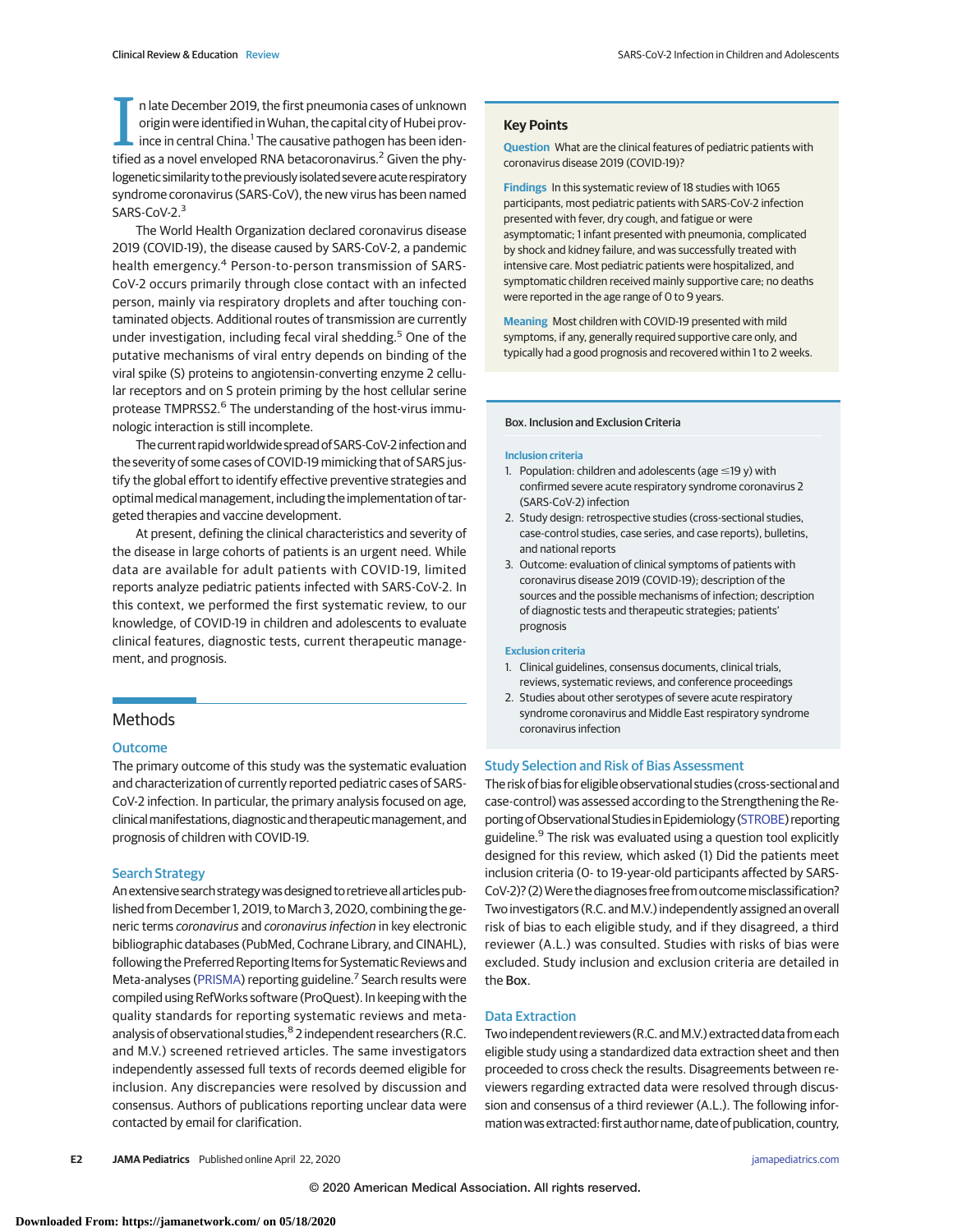

COVID-19 indicates coronavirus disease 2019; SARS-CoV-2, severe acute respiratory syndrome coronavirus 2.

type of study (retrospective study, case report, case series), age (0-19 years) and sex of affected children, diagnostic tests (nasopharyngeal swab, chest radiograph, and lung computed tomography [CT]), clinical symptoms, therapies, and prognosis (hospitalization, intensive care unit admission, or death).

# Results

The search found 815 articles. After removing 39 duplicates, 776 articles were reviewed based on the title and abstract, and of those, 690 articles were excluded. Eighty-six full texts were assessed for eligibility, with 68 excluded based on article type (reviews, systematic reviews, editorials, guidelines), topic (other viral agents), and population (adult patients with COVID-19). One of these 68 excluded articles was retracted. Eighteen articlesmet the inclusion criteria and were analyzed for the systematic review (Figure). Included cross-sectional studies showed low risk of bias.

## Study Characteristics and Demographic Features

All the included articles were published in February 2020 except 1 article published in March 2020.<sup>10</sup> Seventeen studies were conducted in China<sup>10-26</sup> and 1 in Singapore.<sup>27</sup> We found a total of 1065 pediatric cases of SARS-CoV-2 infection. All included articles reported the age at onset of the infection. In particular, 444 were cases of children younger than 10 years,11,14-19,22,24,26,27 and 553 were children ranging from age 10 to 19 years.<sup>10,13,14,20,24</sup> Two articles described the cases of 2 newborns,<sup>15,22</sup> and 5 other articles reported infant cases.10,16-18,27 Twelve articles stated the sex of involved patients,<sup>10,11,16-23,26,27</sup> specifically, 24 children were boys, and 32 were girls. Seventeen articles reported that patients had a history of travel in Wuhan, China, or contact with affected family members (Table).10-23,25-27

# Clinical Symptoms, Therapeutic Management, and Prognosis

Sixteen articles reported clinical symptoms.10-12,14-23,25-27 Patients were symptomatic in 14 studies,<sup>11,12,14-18,20-23,25-27</sup> while 2 articles reported 3 clinical cases of asymptomatic children aged 12, 10, and 7 years.<sup>10,19</sup> Fever and cough were the main symptoms, with both reported in 6 of the included studies.<sup>11,12,14,23,25,26</sup> Also, fever was a symptom described in 12 articles.<sup>11,12,14,16-18,20,21,23,25-27</sup> When reported, respiratory symptoms appeared mild, except for 1 study of a severe SARS-CoV-2 infection in a 13-month-old infant.<sup>17</sup> This patient developed vomiting, diarrhea, fever, and pneumonia, complicated by shock with metabolic acidosis and kidney failure that required intensive care and assisted ventilation.<sup>17</sup> A history of gastrointestinal symptoms was described in 2 articles, with vomiting the primary clinical manifestation.<sup>17,22</sup> We found 2 articles that reported cases of neonatal COVID-19.<sup>15,22</sup> One article described a case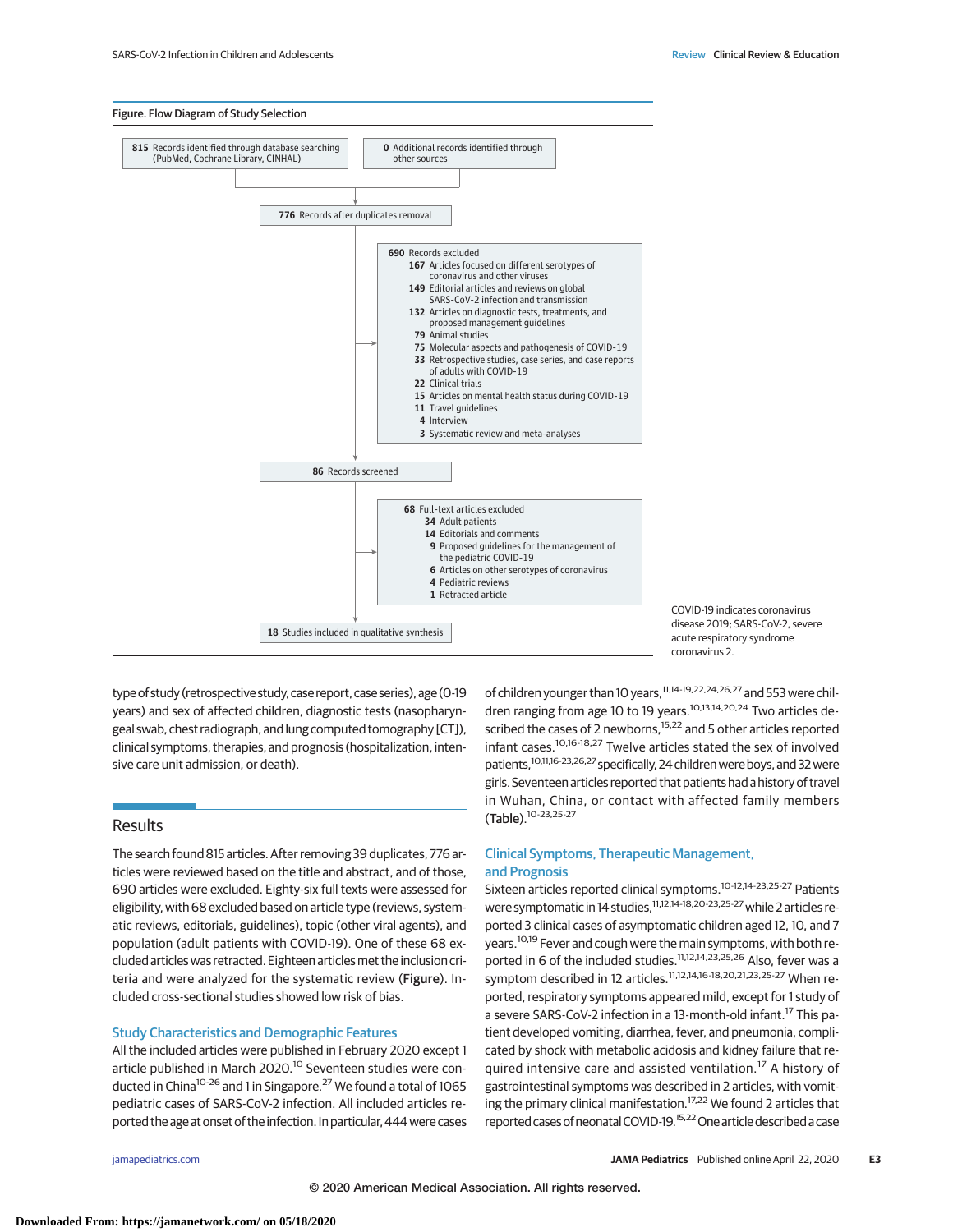|                                     |            | Therapy (yes/no);<br>type of therapy   | Yes; supportive care                                                                                 | $\leq$                                                                                                                                                                                                                                                                                                                                                                                                                                                                                                | $\leq$                                | $\frac{4}{2}$                                                                                                                                                                           | $\leq$                                                                                          | antibiotics (azithromycin<br>and ceftazidime), aerosol<br>Yes; the patient required<br>therapy, and supportive<br>antiviral therapy,<br>care. | dopamine, IV rehydration,<br>assisted ventilation. Also,<br>the patient was treated<br>blood transfusion, and<br>with antibiotic therapy<br>linezolid), oseltamivir,<br>nebulized interferon,<br>Yes; shock required<br>IVIG and steroids,<br>(meropenem and<br>and dialysis.                                                                                                                              | $\leq$                                                                                                                                                                                                                                                                                                               | (continued) |
|-------------------------------------|------------|----------------------------------------|------------------------------------------------------------------------------------------------------|-------------------------------------------------------------------------------------------------------------------------------------------------------------------------------------------------------------------------------------------------------------------------------------------------------------------------------------------------------------------------------------------------------------------------------------------------------------------------------------------------------|---------------------------------------|-----------------------------------------------------------------------------------------------------------------------------------------------------------------------------------------|-------------------------------------------------------------------------------------------------|-----------------------------------------------------------------------------------------------------------------------------------------------|------------------------------------------------------------------------------------------------------------------------------------------------------------------------------------------------------------------------------------------------------------------------------------------------------------------------------------------------------------------------------------------------------------|----------------------------------------------------------------------------------------------------------------------------------------------------------------------------------------------------------------------------------------------------------------------------------------------------------------------|-------------|
|                                     |            | Findings                               | Bronchial thickening                                                                                 | examination revealed<br>ground-glass opacity<br>mild increase of lung<br>or pneumonia.<br>Lung imaging<br>markings or                                                                                                                                                                                                                                                                                                                                                                                 | $\leq$                                | ₹                                                                                                                                                                                       | Abnormal chest<br>radiographs                                                                   | Bronchial thickening                                                                                                                          | thickening, suggesting<br>different area of lung<br>Imaging showed<br>pneumonia.                                                                                                                                                                                                                                                                                                                           | $\leq$                                                                                                                                                                                                                                                                                                               |             |
|                                     | Radiologic | Tests                                  | radiograph<br>and CT<br>Chest                                                                        | Yes                                                                                                                                                                                                                                                                                                                                                                                                                                                                                                   | Chest CT                              | Yes                                                                                                                                                                                     | radiograph<br>Chest                                                                             | radiograph<br>and CT<br>Chest                                                                                                                 | radiograph<br>and CT<br>Chest                                                                                                                                                                                                                                                                                                                                                                              | ₹                                                                                                                                                                                                                                                                                                                    |             |
|                                     |            | Symptoms (yes/no);<br>type of symptoms | cough, runny nose, dyspnea, nausea,<br>Yes; the child presented with fever,<br>and loss of appetite. | to 2 wk after disease onset. Only a few<br>good prognosis and recovered within 1<br>without fever or pneumonia. They had<br>nausea, vomiting, and diarrhea. Most<br>pediatric patients had mild symptoms,<br>presented with fever, fatigue, and dry<br>respiratory symptoms including nasal<br>congestion, runny nose, and seldom<br>cough, accompanied by other upper<br>patients had lower respiratory tract<br>gastrointestinal symptoms such as<br>Yes; several patients gradually<br>infections. | $\leq$                                | Yes; the youngest patient (age 2 y) had<br>COVID-19 diagnosis. No symptoms<br>were reported for the other child.<br>persistent cough for 13 d before<br>intermittent fever for 1 wk and | Yes; the infant developed shortness of<br>breath and showed abnormalities of<br>liver function. | Yes; the patient developed fever.                                                                                                             | nepatomegaly. The patient developed<br>assisted ventilation. The patient also<br>Yes; the patient developed vomiting<br>administration of vasoactive drugs<br>shock with metabolic acidosis that<br>and diarrhea 6 d before he showed<br>showed acute kidney failure that<br>(dopamine), IV rehydration, and<br>required intensive care and the<br>fever, dyspnea, cyanosis, and<br>required the dialysis. | respiratory tract symptoms, and 1 had<br>were no available data on symptoms.<br>no symptoms. For 2 patients, there<br>Yes, but not all patients; 4 patients<br>reported fever, 2 had mild upper<br>None of the 9 infants required<br>ventilation or had any severe<br>intensive care or mechanical<br>complications. |             |
|                                     |            | Sex                                    | Σ                                                                                                    | $\leq$                                                                                                                                                                                                                                                                                                                                                                                                                                                                                                | $\leq$                                | $\leq$                                                                                                                                                                                  | $\frac{4}{2}$                                                                                   | щ                                                                                                                                             | Σ                                                                                                                                                                                                                                                                                                                                                                                                          |                                                                                                                                                                                                                                                                                                                      |             |
|                                     |            | Age                                    | $\frac{1}{2}$                                                                                        | $1 \text{mo}$<br>17y                                                                                                                                                                                                                                                                                                                                                                                                                                                                                  | 16y                                   | $2 - 15y$                                                                                                                                                                               | 30h                                                                                             | $3 \text{ m}$                                                                                                                                 | $13 \text{ m}$                                                                                                                                                                                                                                                                                                                                                                                             | $1 - 11$ mo $2 M / 7 F$                                                                                                                                                                                                                                                                                              |             |
|                                     |            | $10-19y$<br>Age                        | $\circ$                                                                                              | $\lessgtr$                                                                                                                                                                                                                                                                                                                                                                                                                                                                                            | $\overline{\phantom{0}}$              | $\overline{ }$                                                                                                                                                                          | $\circ$                                                                                         | $\circ$                                                                                                                                       | $\circ$                                                                                                                                                                                                                                                                                                                                                                                                    | $\circ$                                                                                                                                                                                                                                                                                                              |             |
|                                     |            | Age < $10 y$                           | $\overline{ }$                                                                                       | ₹                                                                                                                                                                                                                                                                                                                                                                                                                                                                                                     | $\circ$                               | $\overline{ }$                                                                                                                                                                          | $\overline{1}$                                                                                  | $\overline{ }$                                                                                                                                | $\overline{ }$                                                                                                                                                                                                                                                                                                                                                                                             | o                                                                                                                                                                                                                                                                                                                    |             |
|                                     | δ.         | Patients                               | $\overline{ }$                                                                                       | 28                                                                                                                                                                                                                                                                                                                                                                                                                                                                                                    | $\overline{ }$                        | $\sim$                                                                                                                                                                                  | $\overline{ }$                                                                                  | $\overline{ }$                                                                                                                                | $\overline{\phantom{0}}$                                                                                                                                                                                                                                                                                                                                                                                   | G                                                                                                                                                                                                                                                                                                                    |             |
|                                     |            | Country                                | China                                                                                                | China                                                                                                                                                                                                                                                                                                                                                                                                                                                                                                 | China                                 | China                                                                                                                                                                                   | China                                                                                           | China                                                                                                                                         | China                                                                                                                                                                                                                                                                                                                                                                                                      | China                                                                                                                                                                                                                                                                                                                |             |
|                                     |            | Study type                             | Case report                                                                                          | Case series                                                                                                                                                                                                                                                                                                                                                                                                                                                                                           | Retrospective<br>study                | Case series                                                                                                                                                                             | with review of<br>Case report<br>literature                                                     | Case report                                                                                                                                   | Case report                                                                                                                                                                                                                                                                                                                                                                                                | Retrospective<br>study                                                                                                                                                                                                                                                                                               |             |
| Table. Results of Systematic Review |            | <b>Publication date</b>                | February 4,<br>2020                                                                                  | February 5,<br>2020                                                                                                                                                                                                                                                                                                                                                                                                                                                                                   | February 6,<br>2020                   | February 7,<br>2020                                                                                                                                                                     | February 10,<br>2020                                                                            | February 11,<br>2020                                                                                                                          | February 11,<br>2020                                                                                                                                                                                                                                                                                                                                                                                       | February 14,<br>2020                                                                                                                                                                                                                                                                                                 |             |
|                                     |            | Source                                 | Cai et al <sup>11</sup>                                                                              | Shen and<br>Yang <sup>12</sup>                                                                                                                                                                                                                                                                                                                                                                                                                                                                        | $Song$ <sub>et al</sub> <sup>13</sup> | Chang<br>et al <sup>14</sup>                                                                                                                                                            | $G$ raham $^{15}$<br>Schwartz<br>and                                                            | Zhang<br>et al <sup>16</sup>                                                                                                                  | Chen<br>et al $^{17}$                                                                                                                                                                                                                                                                                                                                                                                      | Wei et al <sup>18</sup>                                                                                                                                                                                                                                                                                              |             |

© 2020 American Medical Association. All rights reserved.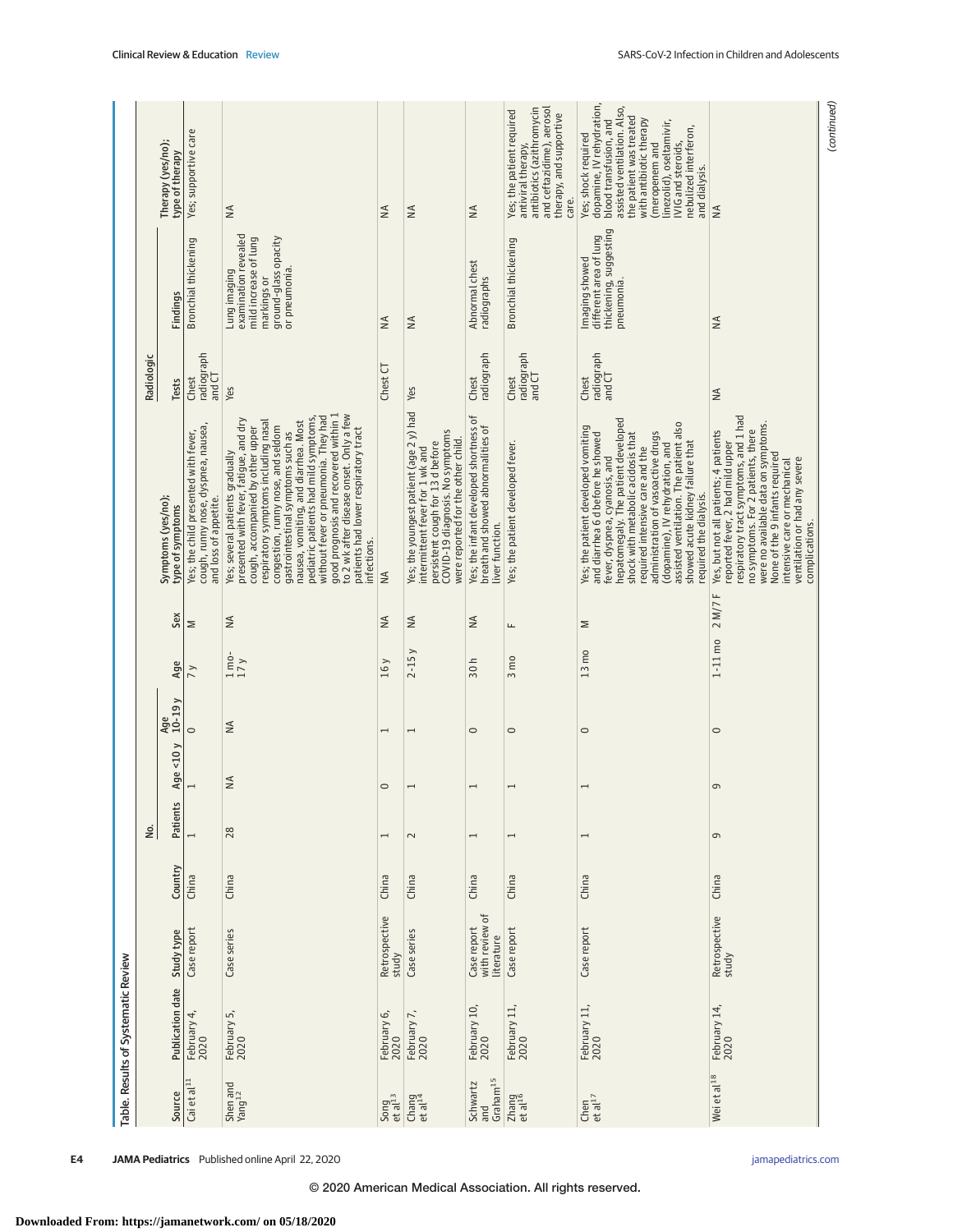|                                                                                  | Table. Results of Systematic Review (continued)                        |                        |           |                          |                |                 |                           |                    |                                                                                                                                                                                                                                                                                                                                                |                               |                                                                                                                                                                                                                                                              |                                                                                                                                                                             |
|----------------------------------------------------------------------------------|------------------------------------------------------------------------|------------------------|-----------|--------------------------|----------------|-----------------|---------------------------|--------------------|------------------------------------------------------------------------------------------------------------------------------------------------------------------------------------------------------------------------------------------------------------------------------------------------------------------------------------------------|-------------------------------|--------------------------------------------------------------------------------------------------------------------------------------------------------------------------------------------------------------------------------------------------------------|-----------------------------------------------------------------------------------------------------------------------------------------------------------------------------|
|                                                                                  |                                                                        |                        |           | δ.                       |                |                 |                           |                    |                                                                                                                                                                                                                                                                                                                                                | Radiologic                    |                                                                                                                                                                                                                                                              |                                                                                                                                                                             |
| Source                                                                           | Publication date                                                       | Study type             | Country   | Patients                 | Age $<$ 10 $y$ | $10-19y$<br>Age | Age                       | Sex                | Symptoms (yes/no);<br>type of symptoms                                                                                                                                                                                                                                                                                                         | Tests                         | Findings                                                                                                                                                                                                                                                     | Therapy (yes/no);<br>type of therapy                                                                                                                                        |
| $_{et \, al^{19}}$                                                               | February 15,<br>2020                                                   | Retrospective<br>study | China     | $\sim$                   | $\sim$         | $\circ$         | 7 and 10<br>$\rightarrow$ | Σ                  | 10-y-old No; patients were asymptomatic.                                                                                                                                                                                                                                                                                                       | Chest CT                      | showed ground-glass<br>The 10-y-old patient<br>lung opacities.                                                                                                                                                                                               | $\leq$                                                                                                                                                                      |
| $Z$ hang<br>et al <sup>20</sup>                                                  | February 15,<br>2020                                                   | Retrospective<br>study | China     | $\overline{\phantom{0}}$ | $\circ$        | 1               | 15y                       | Σ                  | Yes; the patient developed fever and<br>fatigue.                                                                                                                                                                                                                                                                                               | radiograph<br>Chest           | $\leq$                                                                                                                                                                                                                                                       | $\frac{4}{2}$                                                                                                                                                               |
| Feng<br>et al <sup>21</sup>                                                      | February 16,<br>2020                                                   | Retrospective<br>study | China     | 15                       | $\frac{4}{5}$  | $\lessgtr$      | $4-14y$                   | $\frac{5}{F}$ M/10 | Yes, not all patients; 5 children were<br>febrile, and 10 were asymptomatic.                                                                                                                                                                                                                                                                   | Chest CT                      | $\circ$<br>inflammation lesions.<br>nodular ground glass<br>opacities and 2 cases<br>Seven cases of small<br>glass opacities were<br>At chest CT images,<br>of speckled ground<br>patients had no<br>lesions, while 9<br>patients had<br>pulmonary<br>found. | $\leq$                                                                                                                                                                      |
| Zeng<br>et al <sup>22</sup>                                                      | February 17,<br>2020                                                   | Case report            | China     | $\overline{ }$           |                | $\circ$         | 17d                       | Σ                  | Yes; the newborn had a history of<br>rhinitis and vomiting.                                                                                                                                                                                                                                                                                    | radiograph<br>and CT<br>Chest | different area of lung<br>enlargement of lung<br>Imaging showed<br>hila, suggesting<br>thickening and<br>pneumonia.                                                                                                                                          | required IV rehydration<br>and supportive care.<br>Yes; the newborn                                                                                                         |
| Association<br>et al <sup>23</sup><br>Pediatric<br>Branch of<br>Medical<br>Hubei | February 22,<br>2020                                                   | Case series            | China     | 14                       | $\lessgtr$     | $\lessgtr$      | 6 mo-14<br>$\rightarrow$  | 6 M/8 F            | Yes; fever, cough, fatigue, nausea, and<br>vomiting were main symptoms.                                                                                                                                                                                                                                                                        | $\lessgtr$                    | $\leq$                                                                                                                                                                                                                                                       | $\leq$                                                                                                                                                                      |
|                                                                                  | Wu and February 24,<br>McGoogan <sup>24</sup> 2020                     | Retrospective<br>study | China     | 965                      | 416            | 549             | $0-19y$                   | $\lessapprox$      | $\leq$                                                                                                                                                                                                                                                                                                                                         | ₹                             | $\leq$                                                                                                                                                                                                                                                       | $\leq$                                                                                                                                                                      |
| Tian et al <sup>25</sup>                                                         | February 26,<br>2020                                                   | Retrospective<br>study | China     | $\Xi$                    | $\lessgtr$     | $\lessgtr$      | $0-12y$                   | $\leq$             | severe case included dyspnea (patient<br>fatigue, dyspnea, and headache. One<br>Yes; the most common symptoms of<br>illness onset were fever, cough,<br>age, $\lt 1$ y).                                                                                                                                                                       | $\lessgtr$                    | $\leq$                                                                                                                                                                                                                                                       | $\leq$                                                                                                                                                                      |
| Kam et al <sup>27</sup>                                                          | February 28,<br>2020                                                   | Case report            | Singapore | $\overline{ }$           | $\overline{ }$ | $\circ$         | 6 mo                      | Σ                  | Yes; the patient developed a transient<br>temperature of 38.5 °C (1 episode)                                                                                                                                                                                                                                                                   | ≸                             | $\leq$                                                                                                                                                                                                                                                       | No; no therapy                                                                                                                                                              |
| Cai et al <sup>26</sup>                                                          | February 28,<br>2020                                                   | Case series            | China     | 10                       | 10             | $\circ$         | $3 - 131$<br>mo           | 4 M/6 F            | throat, 3 (30%) had stuffy nose, and 2<br>Fever resolved 24 h after fever onset<br>None of the patients had diarrhea or<br>dyspnea during the course of illness.<br>60%) had cough, 4 (40%) had sore<br>(20%) had sneezing and rhinorrhea.<br>with the peak of fever ranging from<br>Yes; 8 patients (80%) had fever, 6<br>37.7 °C to 39.2 °C. | radiograph<br>Chest           | of 10 patients $(40\%)$<br>patchy infiltrate in 4<br>revealed unilateral<br>Chest radiograph                                                                                                                                                                 | patients with pneumonia<br>Yes; all patients received<br>symptomatic treatment<br>with no need of oxygen<br>received empirical<br>therapy, and a few<br>antibiotic therapy. |
| $Tong$ <sub>et al</sub> <sup>10</sup>                                            | March 3, 2020                                                          | Case reports           | China     | $\overline{\phantom{0}}$ | $\circ$        | $\overline{1}$  | 12y                       | Σ                  | No; the patient was asymptomatic.                                                                                                                                                                                                                                                                                                              | $\lessgtr$                    | $\frac{4}{2}$                                                                                                                                                                                                                                                | No; NA                                                                                                                                                                      |
|                                                                                  | Abbreviations: COVID-19, coronavirus disease 2019; CT, computed tomogr |                        |           |                          |                |                 |                           |                    | aphy; F, female; IV, intravenous; IVIG, intravenous immunoglobulin; M, male; NA, not available.                                                                                                                                                                                                                                                |                               |                                                                                                                                                                                                                                                              |                                                                                                                                                                             |

© 2020 American Medical Association. All rights reserved.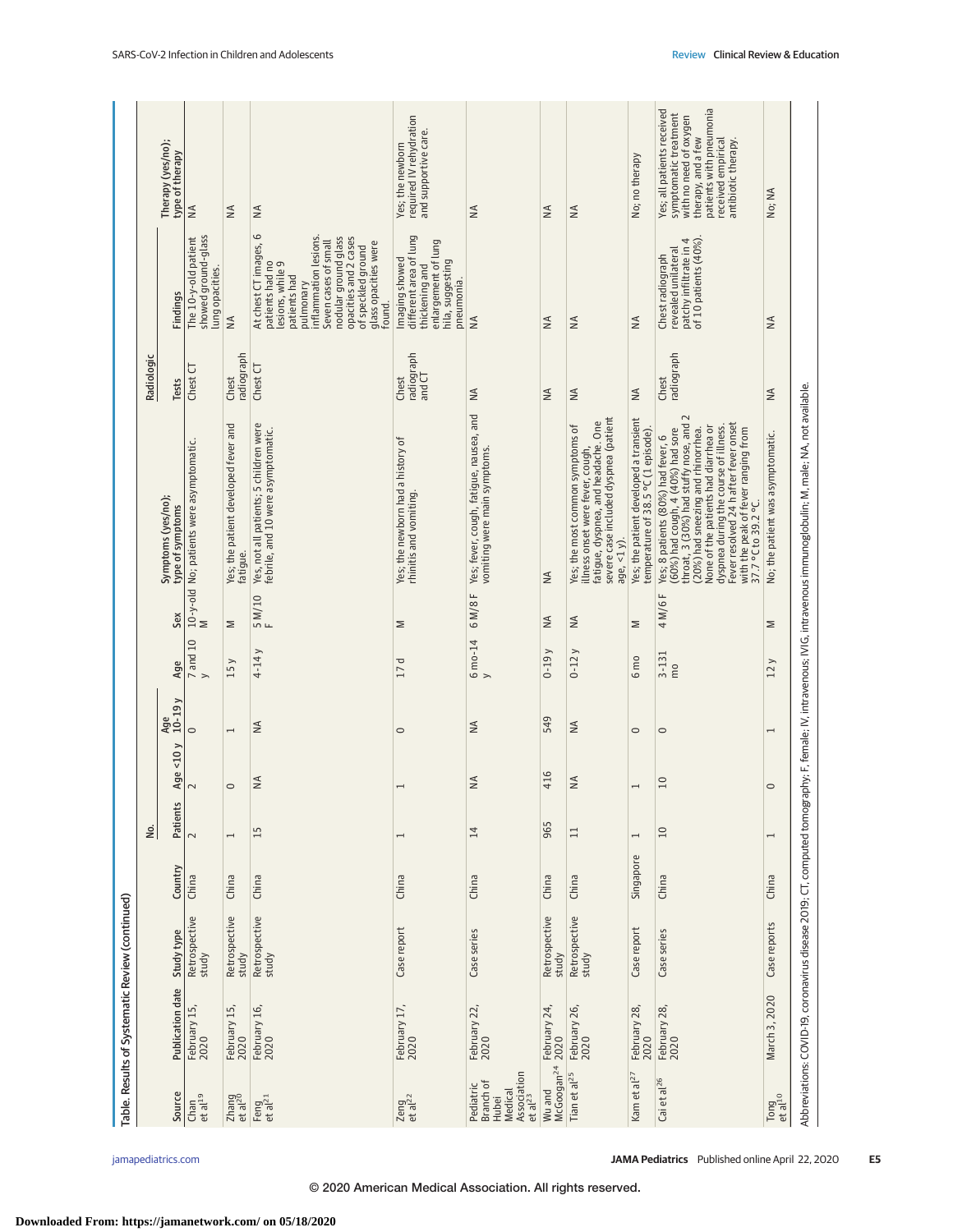Patients (both symptomatic and asymptomatic children) were hospitalized.<sup>11,12,14,16-23,25-27</sup> Except for the single case of severe infection, none of the included patients required oxygen or assisted ventilation. Five articles reported the administration of treatments to 14 children.<sup>11,16,17,22,26</sup> The 3 asymptomatic patients did not require any therapy.<sup>10,27</sup> Most included patients needed supportive therapy. In 2 articles, children with pneumonia were treated with antibiotics.16,26 The infant hospitalized in the pediatric intensive care unit for shock and acute kidney failure was successfully treated with an aggressive resuscitation therapy, assisted ventilation, intravenous dopamine, blood transfusion, dialysis, intravenous immunoglobulins, antibiotics (meropenem and linezolid), and oseltamivir.17 In general, included patients had a good prognosis; however, 1death was reported in the age range of 10 to 19 years.<sup>24</sup>

## Diagnostic Tests

Inall included studies, patients underwent the nasopharyngeal swab, which tested positive for SARS-CoV-2. The reason for performing the SARS-CoV-2 molecular test was reported in all articles and included a history of contact with infected parents or other family members and/or with people from Wuhan, China.<sup>10-23,25-27</sup>

Children underwent radiologic tests in 12 articles.11-17,19-22,26 Three articles reported chest CT,<sup>13,19,21</sup> 3 articles mentioned chest radiographs,<sup>15,20,26</sup> and 4 articles reported both imaging tests.<sup>11,16,17,22</sup> Radiologic findings differed from article to article and were mainly characterized by bronchial thickening (described in 4 articles),  $11,16,17,22$ ground-glass opacities (reported in 3 articles),<sup>12,19,21</sup> or inflammatory lung lesions.<sup>15,26</sup>

## **Discussion**

The current rapid worldwide spread of SARS-CoV-2 infection requires continual improvement of knowledge about the epidemiology and clinical characteristics of COVID-19. Since December 2019, when the disease was reported in Wuhan city and quickly spread throughout China, data on the clinical characteristics of the affected patients have been reported mainly from adult patients. At present, only limited reports analyze pediatric patients infected with SARS-CoV-2. In this context, we performed the first systematic review of COVID-19 in children and adolescents to evaluate clinical features, diagnostic tests, current therapeutic management, and prognosis, to our knowledge.

Seventeen articles reported studies performed in China, and 1 article reported a clinical case from Singapore, 1 of the countries with the highest number of confirmed COVID-19 cases in the Western Pacific Region after the Republic of Korea and Japan.<sup>28</sup> Although SARS-CoV-2 infection is currently spread throughout China and has widely diffused across other countries, complete reports on pediatric cases are still lacking. Generally, clinical data from affected Chinese adult patients have been available since January 2020, but pediatric retrospective studies and case reports were not published before February 2020, to our knowledge.

This systematic review of pediatric cases of COVID-19 shows that most children and adolescents who were infected by SARS-CoV-2 (ie, tested positive by nasopharyngeal swab) presented with mild symptoms.<sup>29-31</sup> Frequent clinical manifestations included fever, dry cough, and fatigue accompanied by other upper respiratory symptoms, such as nasal congestion and runny nose.<sup>31</sup> Moreover, the main gastrointestinal symptoms were nausea, vomiting, and diarrhea, which were reported in a few cases, particularly in a newborn and infants.<sup>31</sup> In our analysis, only 1 pediatric case presented with severe lower respiratory tract infection (COVID-19 pneumonia), complicated by shock and kidney failure, and fortunately, it was successfully treated with intensive care.<sup>17</sup> Unlike adults,<sup>32-34</sup> children do not seem to be at higher risk of severe illness based on age and sex.However, at present, no data are available on the role of comorbidities in the severity of pediatric COVID-19.

In general, pediatric patients with COVID-19 had a good prognosis and recovered within 1 to 2 weeks after disease onset, and cases of pediatric death from COVID-19 were not reported in the age range of 0 to 9 years. One death was reported in the age range of 10 to 19 years, but no more information was provided about this patient.<sup>24,35</sup> Our results confirmed the current knowledge about the disease severity of COVID-19 in children.<sup>29-31,35</sup>

It is worth noting that COVID-19 infection might affect newborns who acquired the infection from themother, suggesting a possible perinatal-peripartum transmission.<sup>15</sup> However, Chen et al<sup>36</sup> recently reported 9 cases of pregnant women with COVID-19 who underwent cesarean delivery, without transmitting COVID-19 to their infants. In addition, viral infections might be acquired during vaginal delivery or through postpartum breastfeeding, but respiratory viruses, including Middle East respiratory syndrome coronavirus and SARS, did not show infection through vertical (intrauterine) and peripartum transmission or through breastfeeding.<sup>15,37</sup>

For COVID-19, there continue to be conflicting data as to the role of breastfeeding on transmitting neonatal-maternal infection. UNI-CEF recommends continuing with breastfeeding, while applying necessary precautions to prevent transmission of infection.<sup>38</sup> In contrast, the Chinese Working Group for the Prevention and Control of Neonatal SARS-CoV-2 Infection recommends milk formula for every child of a mother who has been infected.<sup>39</sup>

Our analysis showed that pediatric patients acquired infections mainly through close contact with their parents or other family members who lived in Wuhan, China, or had traveled there.<sup>19,31</sup> This finding aligns with results of a February 2020 report by Wang et al,<sup>40</sup> in which 31 patients, all pediatric, and all from provinces in Northern China, underwent nasopharyngeal swab to detect SARS-CoV-2 in respiratory secretions. Furthermore, the nasopharyngeal swab was performed in asymptomatic children with a history of contact with infected family members.<sup>40</sup> In our analysis, we included 3 cases of asymptomatic patients who tested positive for SARS-CoV-2 by nasopharyngeal swab, as part of an effort to perform a history of close contact with infected people.

Remarkably, in another recent article, Xu et al<sup>5</sup> reported that 8 pediatric patients tested positive on rectal swabs, even after nasopharyngeal testing was negative, suggesting viral shedding through gastrointestinal tract and the possibility of fecal-oral viral transmission. However, these preliminary results need to be confirmed by larger studies. Of note, no patients included in our analysis underwent rectal swab.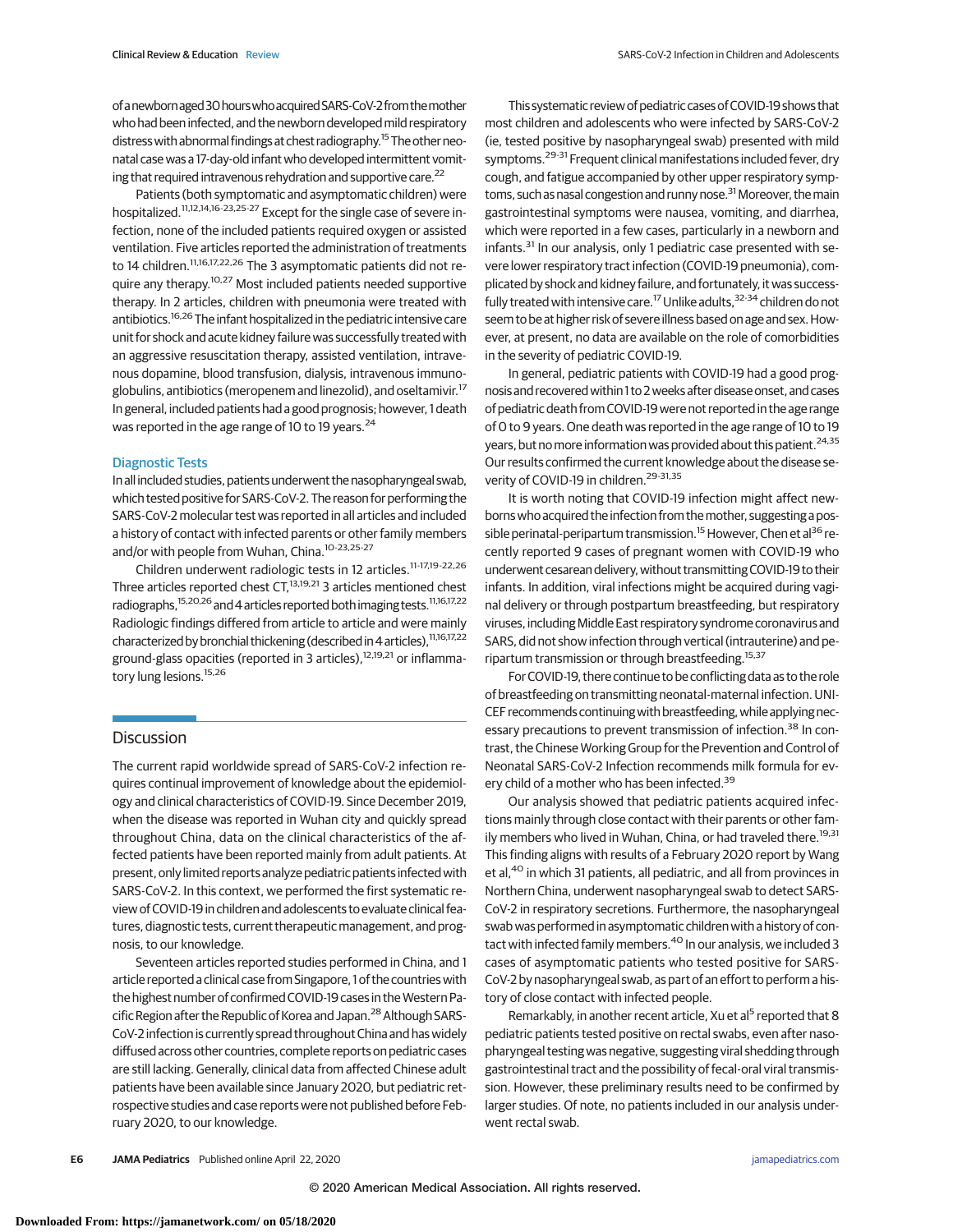Recently, the group study at Johns Hopkins Bloomberg School of Public Health showed that children are at similar risk of infection as the general population, although they are less likely to have severe symptoms. This finding should be considered in analyses of transmission and control.<sup>41</sup> These preliminary data, coupled with our results, may suggest that children, even when presenting with mild symptoms or are asymptomatic, might be a source of viral transmission.<sup>19,31</sup> This underscores the importance of extensive preventive strategies that include quarantining and limitation of playing and school activities. Further studies focused on the pediatric population are needed to confirm this hypothesis.

Chen et al<sup>31</sup> report that the main radiologic features are bronchial thickening, ground-glass opacity, or inflammatory lung lesions, suggestive of pneumonia. These pulmonary findingswere also found in patients with mild symptoms or who were asymptomatic, suggesting that COVID-19 induces a primary inflammation of lower respiratory tract airways.<sup>29</sup> Although mild respiratory symptoms were mainly reported, several patients underwent chest CT. Currently, there are no studies that compare the chest radiograph with CT or other radiologic tests (lung ultrasonography) to assess COVID-19 in children, to our knowledge.<sup>31</sup> Biologic effects of ionizing radiations are widely known; therefore, pediatricians should evaluate and choose the best radiologic options based on clinical conditions and possible adverse events.

Data about therapies were quite limited. Patients with mild respiratory symptoms, pneumonia, and fever were treated with antibiotics and supportive care. Except for the infant hospitalized in the pediatric intensivecare unit, none of the patients required oxygen therapy. Currently, many therapeutic questions in children with COVID-19 remain unanswered, so in the interim, pediatric knowledge stems from the management of other respiratory infectious diseases.<sup>31,42,43</sup>

## Limitations and Strengths

This study has several limitations. First, the research occurred over a brief 3-month period. Second, nearly all the articles came from Chinese reports, as European and US studies in children with COVID-19 were not available, to our knowledge, at the time this review was conducted. As a result, we could not assess possible clinical, diagnostic, and therapeutic differences, and compare pediatric results with data from adults with SARS-CoV-2 infection. Third, we were unable to evaluate any possible correlation between viral burden and clinical symptoms. Fourth, the included studies were observational designs, and many were simple case series or case reports.

A key strength of this systematic review is the absence of population bias (all patients tested positive for SARS-CoV-2). Also, to our knowledge, this is the first systematic review that summarized the current evidence on new SARS-CoV-2 infection in children, clarifying the clinical and therapeutic lack of knowledge.

# **Conclusions**

This systematic review assesses and summarizes clinical features and management of children with COVID-19. Currently, the majority of evidence results from studies and clinical cases from China, where the outbreak of COVID-19 first started. Children mainly acquire SARS-CoV-2 infection from their family members but seem to experience less severe COVID-19 than adults, presenting mild symptoms, if any, good prognosis, and recovering within 1 to 2 weeks after disease onset. The quick worldwide spread of SARS-CoV-2 infection and the lack of European and US data on pediatric patients require further epidemiologic and clinical studies to identify possible preventive and therapeutic strategies.

#### ARTICLE INFORMATION

**Accepted for Publication:** April 6, 2020. **Published Online:** April 22, 2020.

doi[:10.1001/jamapediatrics.2020.1467](https://jamanetwork.com/journals/jama/fullarticle/10.1001/jamapediatrics.2020.1467?utm_campaign=articlePDF%26utm_medium=articlePDFlink%26utm_source=articlePDF%26utm_content=jamapediatrics.2020.1467)

**Author Contributions:** Dr Licari had full access to all of the data in the study and takes responsibility for the integrity of the data and the accuracy of the data analysis. Drs Castagnoli and Votto contributed equally as co–first authors.

Concept and design: All authors.

Acquisition, analysis, or interpretation of data: Castagnoli, Licari, Brambilla.

Drafting of the manuscript: Castagnoli, Votto, Licari, Brambilla, Bruno.

Critical revision of the manuscript for important intellectual content: Licari, Brambilla, Perlini, Rovida, Baldanti, Marseglia.

Statistical analysis: Castagnoli, Votto, Licari. Administrative, technical, or material support: Perlini.

Supervision: Licari, Brambilla, Perlini, Baldanti, Marseglia.

**Conflict of Interest Disclosures:** None reported.

#### **REFERENCES**

**1**. Guan WJ, Ni ZY, Hu Y, et al; China Medical Treatment Expert Group for Covid-19. Clinical Characteristics of Coronavirus Disease 2019 in China. N Engl J Med. Published online February 28, 2020. doi[:10.1056/NEJMoa2002032](https://dx.doi.org/10.1056/NEJMoa2002032)

**2**. Lu R, Zhao X, Li J, et al. Genomic characterisation and epidemiology of 2019 novel coronavirus: implications for virus origins and receptor binding. Lancet. 2020;395(10224):565-574. doi[:10.1016/](https://dx.doi.org/10.1016/S0140-6736(20)30251-8) [S0140-6736\(20\)30251-8](https://dx.doi.org/10.1016/S0140-6736(20)30251-8)

**3**. Zhu N, Zhang D, Wang W, et al; China Novel Coronavirus Investigating and Research Team. A novel coronavirus from patients with pneumonia in China, 2019. N Engl J Med. 2020;382(8):727-733. doi[:10.1056/NEJMoa2001017](https://dx.doi.org/10.1056/NEJMoa2001017)

**4**. World Health Organization (WHO). WHO Director-General's opening remarks at the media briefing on COVID-19: 11 March 2020. Published March 11, 2020. Accessed March 11, 2020. [https://](https://www.who.int/dg/speeches/detail/who-director-general-s-opening-remarks-at-the-media-briefing-on-covid-19---11-march-2020) [www.who.int/dg/speeches/detail/who-director](https://www.who.int/dg/speeches/detail/who-director-general-s-opening-remarks-at-the-media-briefing-on-covid-19---11-march-2020)[general-s-opening-remarks-at-the-media-briefing](https://www.who.int/dg/speeches/detail/who-director-general-s-opening-remarks-at-the-media-briefing-on-covid-19---11-march-2020)[on-covid-19---11-march-2020](https://www.who.int/dg/speeches/detail/who-director-general-s-opening-remarks-at-the-media-briefing-on-covid-19---11-march-2020)

**5**. Xu Y, Li X, Zhu B, et al. Characteristics of pediatric SARS-CoV-2 infection and potential evidence for persistent fecal viral shedding. Nat Med. Published online March 13, 2020. doi[:10.1038/s41591-](https://dx.doi.org/10.1038/s41591-020-0817-4) [020-0817-4](https://dx.doi.org/10.1038/s41591-020-0817-4)

**6**. Hoffmann M, Kleine-Weber H, Schroeder S, et al. SARS-CoV-2 cell entry depends on ACE2 and TMPRSS2 and is blocked by a clinically proven protease inhibitor. Cell. Published online March 4, 2020. doi[:10.1016/j.cell.2020.02.052](https://dx.doi.org/10.1016/j.cell.2020.02.052)

**7**. Moher D, Liberati A, Tetzlaff J, Altman DG; PRISMA Group. Preferred reporting items for systematic reviews and meta-analyses: the PRISMA statement. PLoS Med. 2009;6(7):e1000097. doi: [10.1371/journal.pmed.1000097](https://dx.doi.org/10.1371/journal.pmed.1000097)

**8**. Stroup DF, Berlin JA, Morton SC, et al. Meta-analysis of observational studies in epidemiology: a proposal for reporting: Meta-analysis Of Observational Studies in Epidemiology (MOOSE) group.JAMA. 2000;283 (15):2008-2012. doi[:10.1001/jama.283.15.2008](https://jamanetwork.com/journals/jama/fullarticle/10.1001/jama.283.15.2008?utm_campaign=articlePDF%26utm_medium=articlePDFlink%26utm_source=articlePDF%26utm_content=jamapediatrics.2020.1467)

**9**. von Elm E, Altman DG, Egger M, Pocock SJ, Gøtzsche PC, Vandenbroucke JP; STROBE Initiative. The Strengthening the Reporting of Observational Studies in Epidemiology (STROBE) Statement: guidelines for reporting observational studies. Int J Surg. 2014;12(12):1495-1499. doi[:10.1016/j.ijsu.](https://dx.doi.org/10.1016/j.ijsu.2014.07.013) [2014.07.013](https://dx.doi.org/10.1016/j.ijsu.2014.07.013)

**10**. Tong ZD, Tang A, Li KF, et al. Potential presymptomatic transmission of SARS-CoV-2, Zhejiang province, China, 2020. Emerg Infect Dis. 2020;26(5). doi[:10.3201/eid2605.200198](https://dx.doi.org/10.3201/eid2605.200198)

**11**. Cai JH, Wang XS, Ge YL, et al. [First case of 2019 novel coronavirus infection in children in Shanghai]. Zhonghua Er Ke Za Zhi. 2020;58(2):86-87. doi[:10.](https://dx.doi.org/10.3760/cma.j.issn.0578-1310.2020.02.002) [3760/cma.j.issn.0578-1310.2020.02.002](https://dx.doi.org/10.3760/cma.j.issn.0578-1310.2020.02.002)

**12**. Shen KL, Yang YH. Diagnosis and treatment of 2019 novel coronavirus infection in children: a pressing issue. World J Pediatr. Published online February 5, 2020. doi[:10.1007/s12519-020-00344-](https://dx.doi.org/10.1007/s12519-020-00344-6) [6](https://dx.doi.org/10.1007/s12519-020-00344-6)

**13**. Song F, Shi N, Shan F, et al. Emerging 2019 novel coronavirus (2019-nCoV) pneumonia.